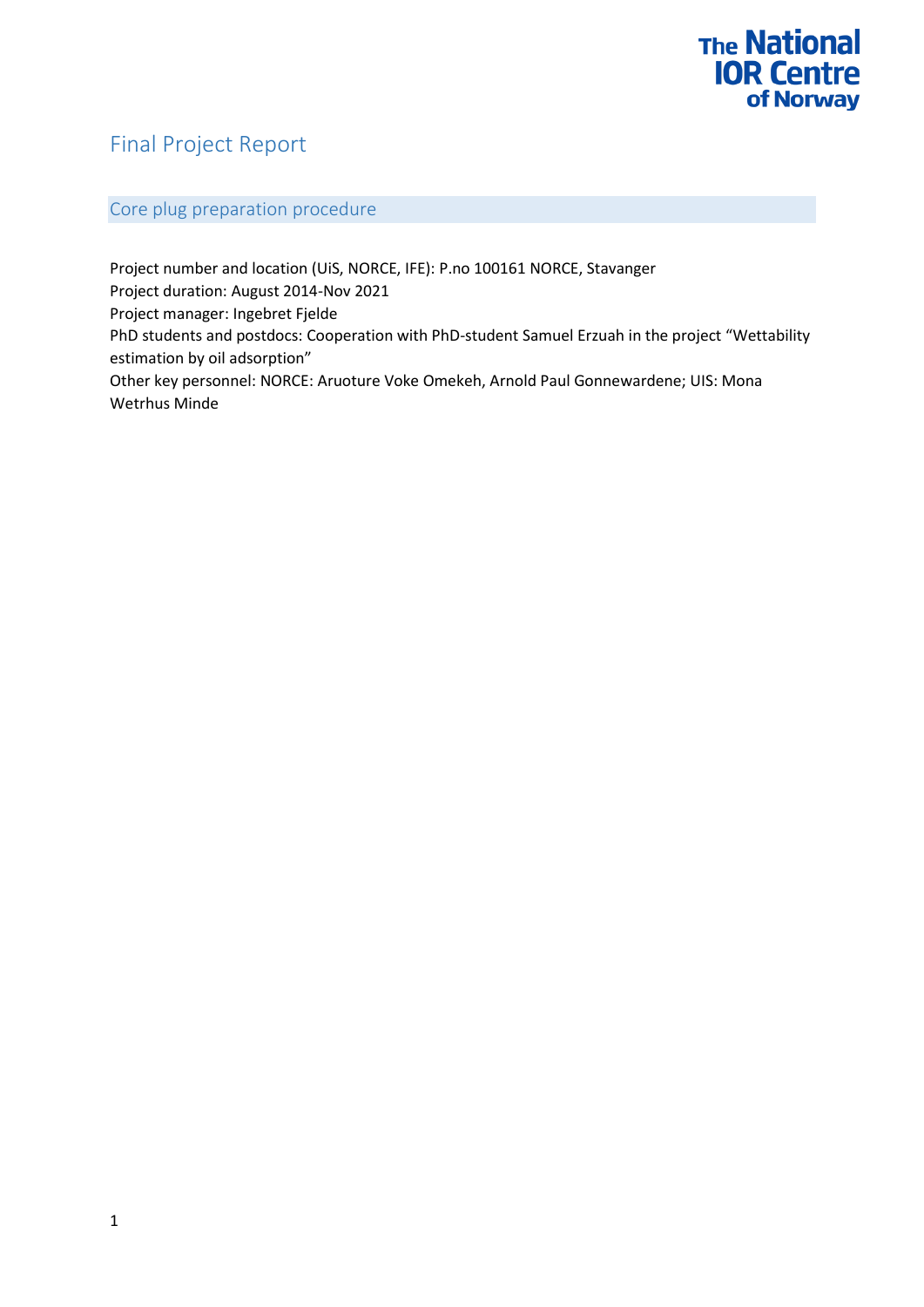

### **1. Executive summary**

Since the reservoir rock state is changed during sampling, mud contamination, storage and solvent cleaning, reliable procedures for preparation of reservoir core plugs are required to secure that representative wettability conditions are established for wettability, SCAL and EOR-experiments. Water flooding results are usually used as reference for the EOR flooding experiments. If wrong potential estimate is used as reference, the potential estimates for the EOR-methods will also be wrong.

The main objective for the project "Core plug preparation procedure" has been to identify critical steps in core preparation procedures. The project has cooperated with the PhD-project "Wettability estimation by oil adsorption" on wettability measurements and estimation (Erzuah, 2019).

The main conclusion in the project is that it should be determined whether the reservoir rock samples are contaminated by mud before the samples are used in experiments, e.g. wettability, SCAL and EOR studies. The analytical methods that should be used to detect possible contamination depend on the mud composition. It is therefore required that the mud composition is known when the core preparation is started. If rock samples are found to be contaminated by mud, they should not be used before controlled cleaning have been carried out. The types of solvents to be used in cleaning will depend on the mud composition. It should after the cleaning be controlled that the contaminations have been removed. If it is not possible to remove the contaminations, the core plugs should ideally not be used in wettability, SCAL and EOR studies. If contaminated reservoir core plugs have to be used, the core plugs with the lowest contamination should be used for the most important experiments. It has in the project been shown that contamination of rock samples by mud filtrate can have dramatic effects on the oil recovery in spontaneous imbibition and polymer flooding. In the cleaning of the reservoir rock samples, it is very important that minerals are not removed. Removal of sulphate during cleaning has been shown to strongly affect the established wettability conditions and oil recovery.

The crude oil samples to be used in the experiments should also be free of contaminations. Analysis should always be carried out to determine whether the crude oil samples are contaminated. The analytical methods to be used will depend on the mud composition. Samples can be analyzed for mud specific components, e.g. emulgators by interfacial tensions (IFT). For oil-based muds, the oil samples can be analyzed for base-oil components to determine the degree of mud contamination. Oxidation of crude oil samples will increase the concentration of polar oil components and this can affect the established wettability conditions. It should therefore always be confirmed that crude oil samples are not oxidized.

Accurate formation water composition is critical for the established wettability conditions. Formation water composition are often derived from analysis of water sample taken during drilling operation. It is important to determine whether these samples are contaminated by mud. The change in conditions during sampling and transportation could also lead to loss of some components from the sampled formation water. A procedure for obtaining representative formation water composition has therefore been established.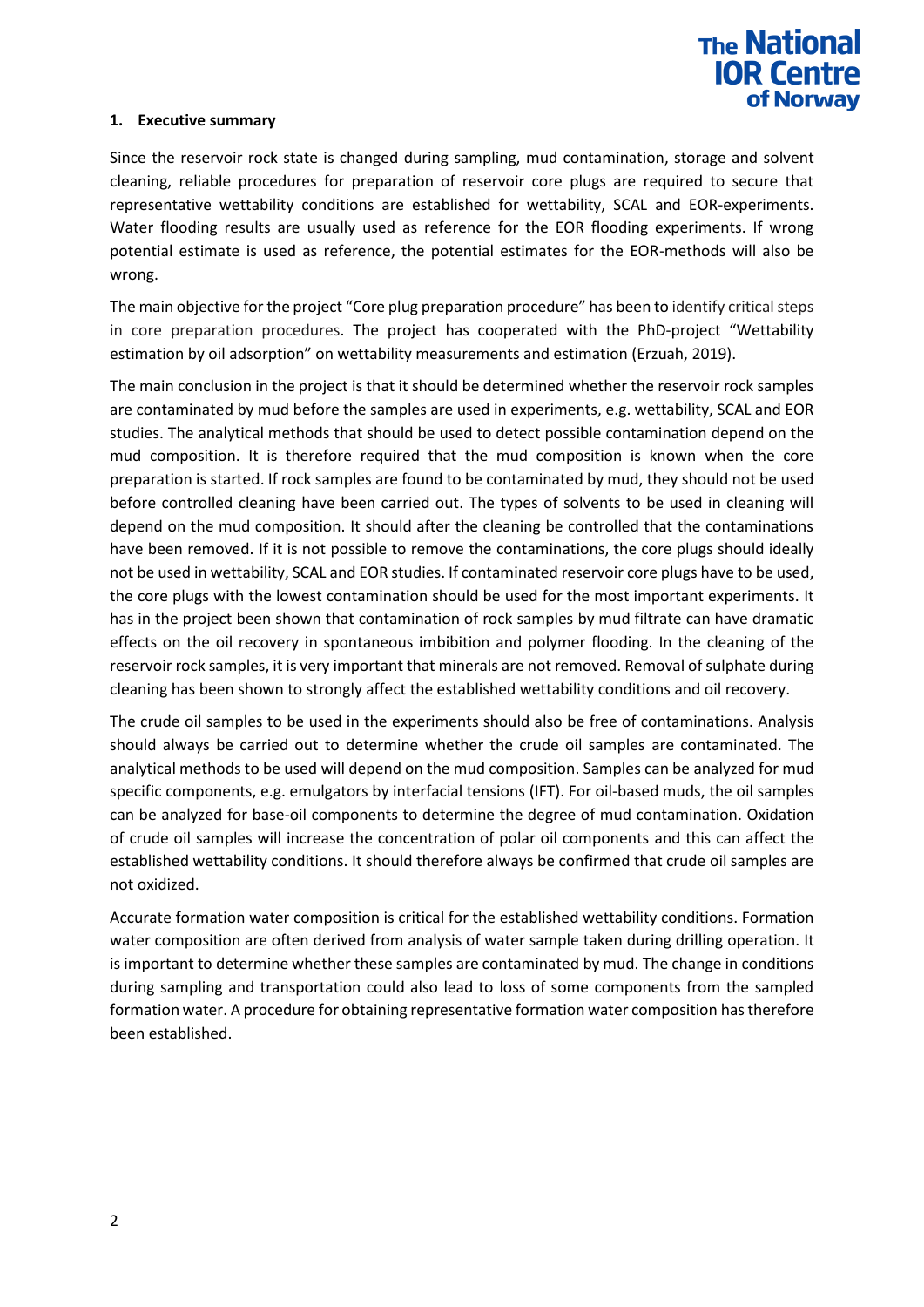

#### **2. Introduction and background**

Both pressure and temperature are reduced during retrieval of rock samples from the reservoirs, this can change the solubility of minerals and organic and inorganic components in the residual reservoir fluids in the samples. A gas phase will also be formed when the pressure is reduced below the bubble point. Invasion of mud components can alter the rock properties. Wettability can be changed by adsorption of mud components. Invasion of particles, polymer and resins from the mud can also reduce the permeability of the reservoir rock. The ionic composition of the brine in the mud system is different from the formation water (FW) composition. The surface properties of the minerals can therefore be changed due to mud filtrate invasion. In the preparation of reservoir rock samples in the laboratory, it is important to establish wettability conditions representative of the oil reservoir. Mud contamination and precipitates from the reservoir fluids should be removed, prior to wettability, SCAL and EOR-experiments. It is important that the selected composition of the FW is as similar as possible to the real reservoir FW. Preparation of the reservoir rock with incorrect compositions of the FW can give unrepresentative surface properties of the minerals and thereby wettability conditions which are not representative of the reservoir. The crude oil samples and formation water samples should also be analyzed for contaminations. Representative wettability conditions are required in wettability, SCAL and EOR-experiments (e.g. smart water and polymer flooding). The project has contributed mainly to the milestones 1 and 3 in the National IOR Centre, but also 8-16.

The main tasks have been:

- Evaluation of standard procedures for preparation of reservoir core plugs to identify critical steps
- Procedures to determine whether reservoir core plugs are contaminated by mud
- Procedures to determine whether mud contamination is removed during cleaning
- Effect of mud contaminations of rock samples on spontaneous imbibition and polymer flooding
- Crude oil sample quality
- Representative formation water compositions

#### **Collaboration**

Wettability determination by the Drop Shape Analyzer (DSA) device method was studied together with Prof. Dr.-Ing. Mohd Amro and his groups at the Institute of Drilling Engineering and Fluid Mining, Technical University of Bergakademie Freiberg, in Freiberg, Germany.

Oil companies (Equinor, Lundin Energy Norway, Aker BP, ConocoPhillips) have supplied reservoir rock samples and service companies (Halliburton, Schlumberger) have supplied mud samples that have been used in the experiments.

The project has cooperated with the PhD-project "Wettability estimation by oil adsorption" on wettability measurements and estimations. The PhD-student Samuel Erzuah was enrolled at the University of Stavanger (UiS). MSc-students from UiS have also studied effects of mud contaminations on wettability at NORCE, Stavanger.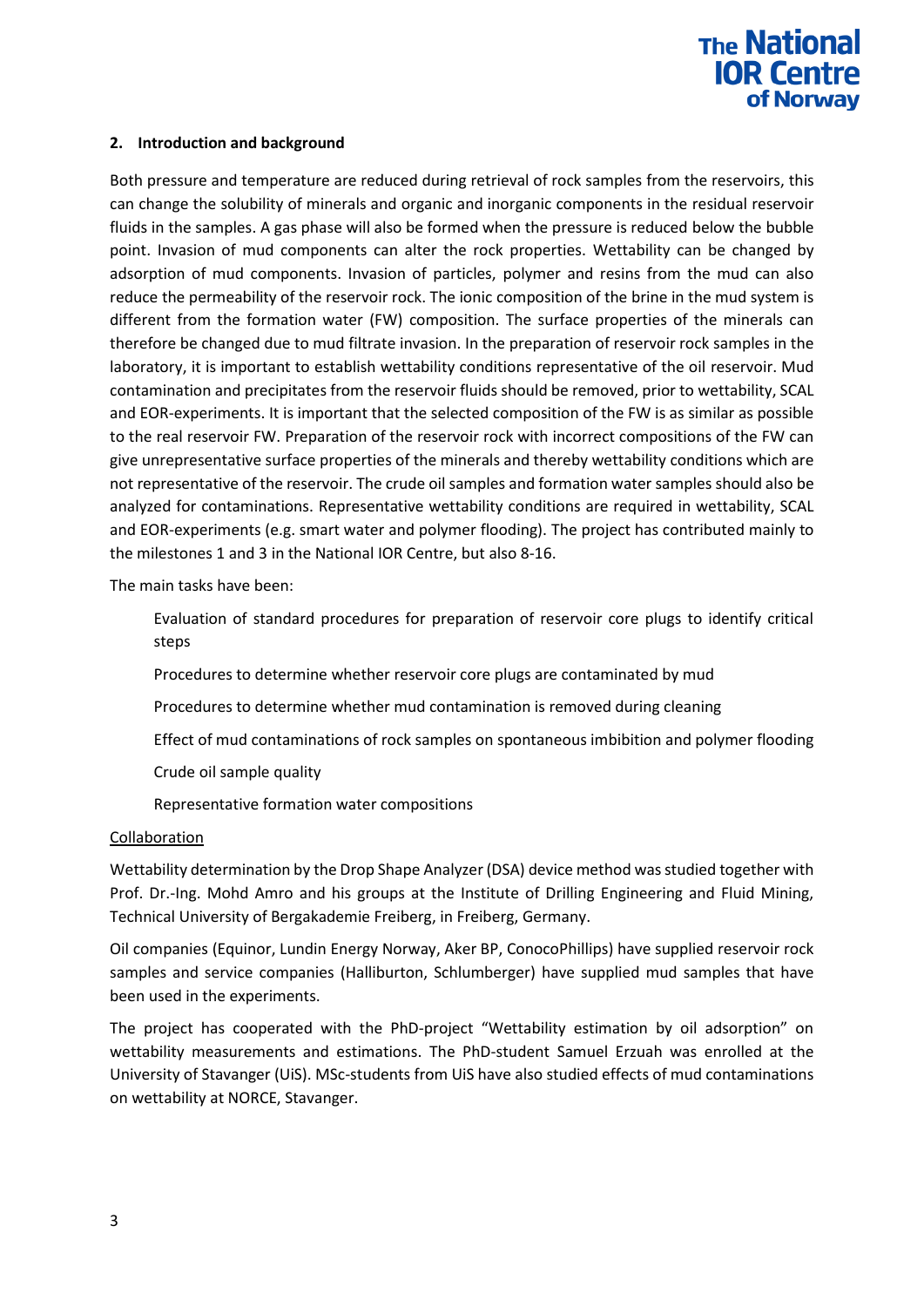### **3. Results**

The focus in the project has been on critical steps in core plug preparation procedures. Below is given summaries of project results from studies of contaminations of rock by mud (oil-based and waterbased), core cleaning and original ions/minerals in reservoir rocks, oxidation of minerals/rocks, crude oil contamination and oxidation, and selection of formation water composition.

### *Reservoir rock contaminations*

It is very important to detect contamination in reservoir rock samples as early as possible and before the main preparation of rock samples for SCAL-, wettability- and EOR-experiments. In the project, experiments were carried out to detect invasion from oil-based mud (OBM) and water-based mud (WBM) to sandstone rocks (Fjelde et al., 2015). The potential to remove mud components were also studied. For the used OBM-systems, it was found that emulsifiers from OBM can be detected by measuring the interfacial tension (IFT) between effluent and synthetic brine during STO-injection into core plugs [\(Figure 1\)](#page-3-0). The STO injection was stop when the differential pressure across the core plugs was constant. In the same study it was found that contamination of the sandstone core plugs with mud filtrate from OBM containing asphalt products, decreased the spontaneous imbibition of water and the wettability was therefore altered to less water-wet conditions [\(Figure 2\)](#page-4-0). Later contamination of reservoir core plugs with mud filtrate from OBM containing no asphalt products, has been found to alter the wettability to more water-wet conditions (example of spontaneous imbibition is shown in [Figure 3\)](#page-4-1) (Fjelde, 2022a). The measured Capillary Desaturation Curve (CDC) for a reservoir sandstone rock with potential contamination with oil-based mud, was found to depend on the cleaning procedure [\(Figure 4\)](#page-4-2) (Fjelde et al., 2015). Atypical CDC values were observed after methanol cleaning, and typical CDC values for water-wet rock after strong cleaning with methanol/toluene, acetic acid and ethanol. The strong cleaning might have altered the rock composition, i.e. dissolution of carbonate minerals by acetic acid.



<span id="page-3-0"></span>*Figure 1 Interfacial tension between effluent and water during injection of stock tank oil to sandstone core plugs exposed to mud filtrate of OBM containing asphalt product, MFM = Mud Filtrate Mineral base oil and MFS = Mud Filtrate Synthetic base oil. STO was injected instead of mud filtrate to the reference core plug (Fjelde et al., 2015).*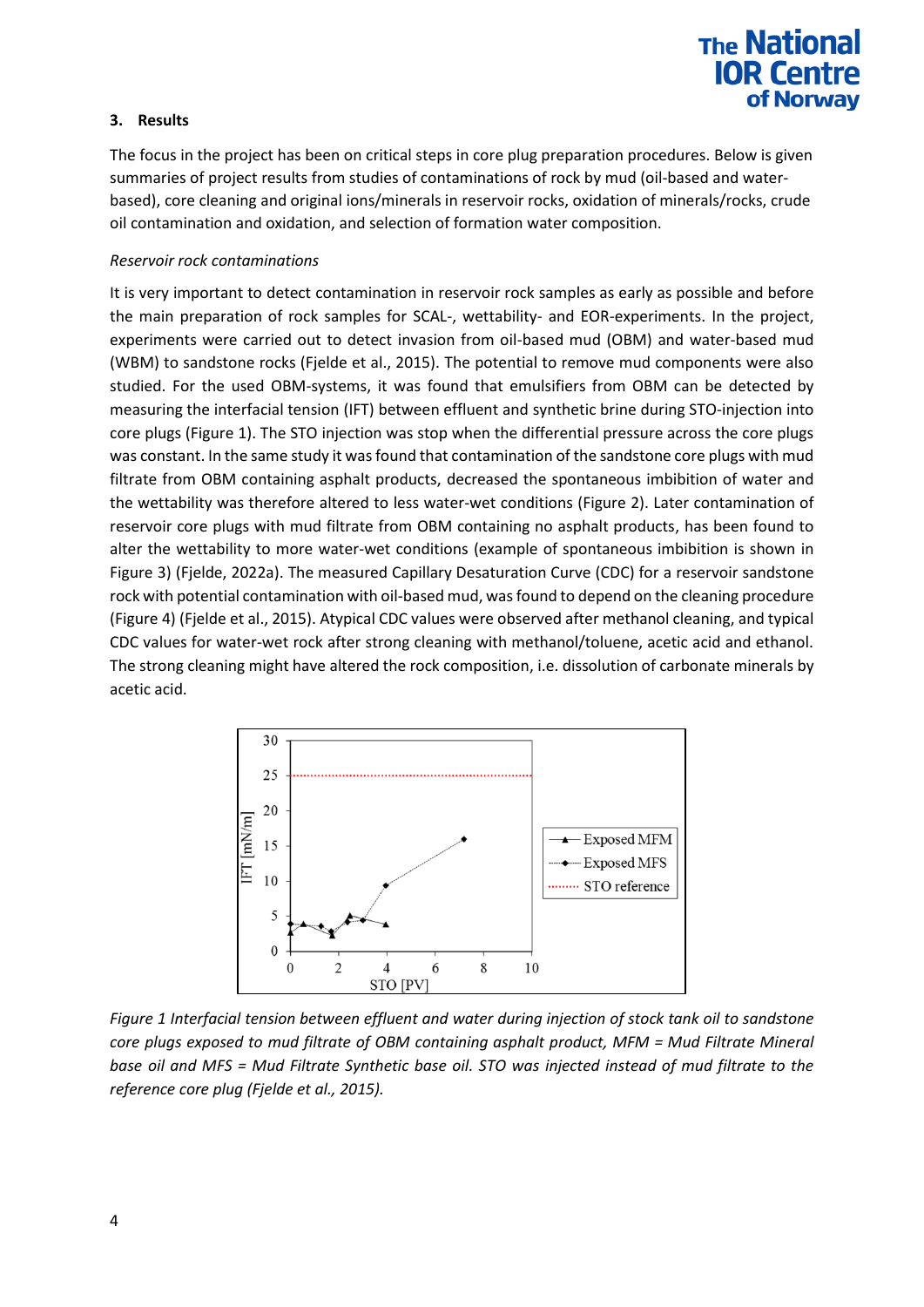

<span id="page-4-0"></span>*Figure 2 Spontaneous imbibition of formation water for core plugs exposed to mud filtrates from OBM containing asphalt product (MFM and MFS: Mud filtrates with mineral and synthetic base oils) and core plug not exposed (Reference core) (Fjelde et al., 2015).*



<span id="page-4-1"></span>*Figure 3 Spontaneous imbibition of formation water at 60°C for core plug exposed to mud filtrate from OBM without asphalt product (C1 MF exposure Mild cleaning) and core plug not exposed (C3 No exposure Mild cleaning STO), both core plugs were cleaned by injection of STO at Swi (Fjelde, 2022a).*



<span id="page-4-2"></span>*Figure 4 Capillary Desaturation Curve (CDC), normalized residual saturation vs capillary number (Sor/Sorw vs Nc) after methanol cleaning (soft) and after cleaning with methanol/toluene, acetic acid and ethanol cleaning (strong) of reservoir core (Fjelde et al., 2015).*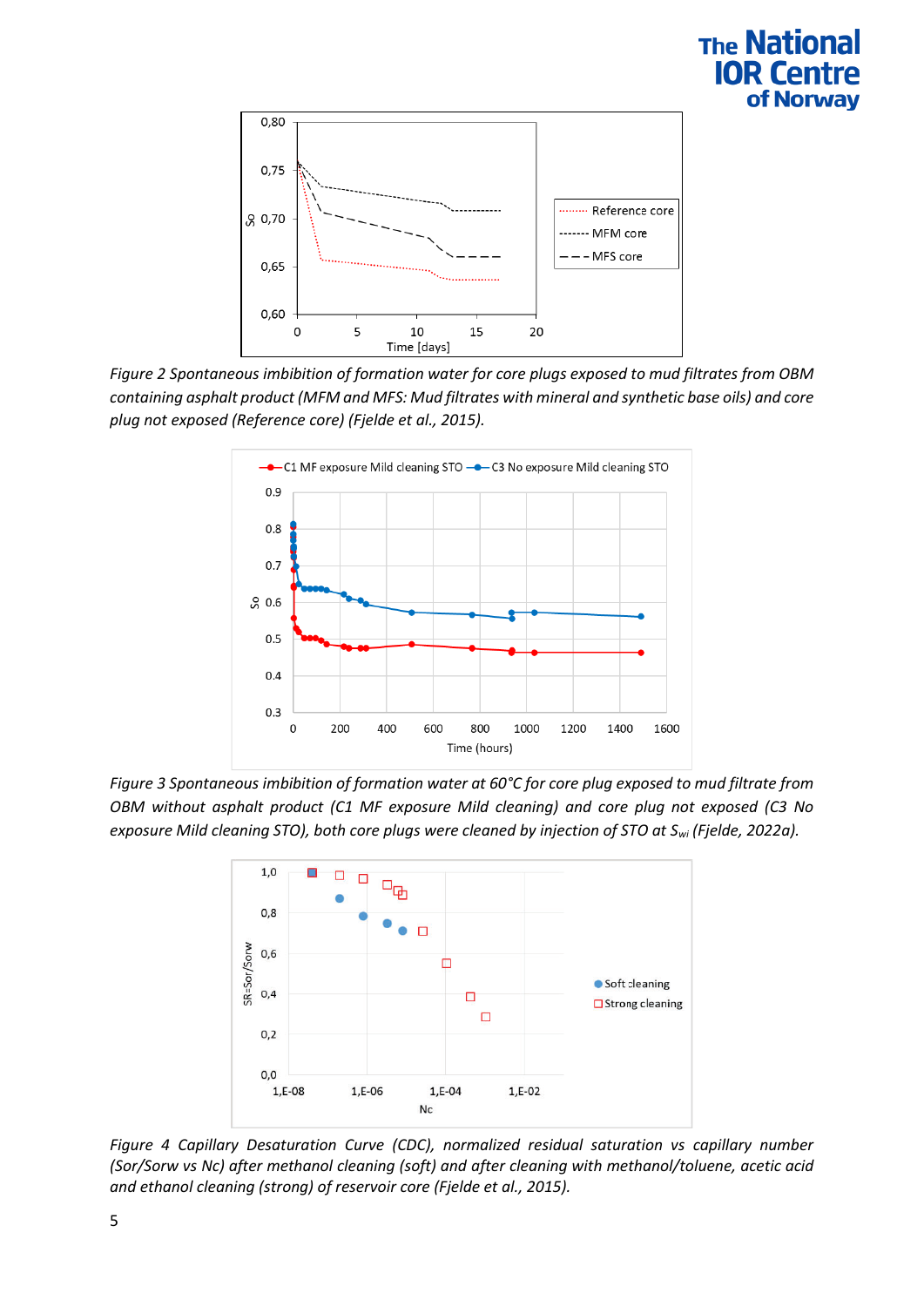For WBM, it was found that invasion can often be detected by measuring ionic/element composition of the effluent during injection of synthetic brine or cleaning of reservoir core plugs. Invasion of KClbased WBM in high permeability sandstone core plugs, was detected during injection of synthetic FW by analyzing effluent samples by ionic chromatography [\(Figure 5\)](#page-5-0) (Fjelde et al., 2015). It was observed that the K-concentration in the beginning was much higher (up to 12000ppm) than in the reference Kconcentration in FW, 278ppm [\(Figure 5a](#page-5-0)). The sulphur concentration was also unexpected high in the beginning of the FW injection, indicating contamination of at least one sulphur component from the mud [\(Figure 5b](#page-5-0)). The Ca, Mg and Na concentrations were lower in the beginning of the FW flood because the FW in the reservoir rock had been displaced by the mud brine with low concentration of these ions [\(Figure 5c](#page-5-0)-e). These concentrations were gradually increased up to the levels in the injected FW. High K concentration in invaded the mud filtrate can reduce the concentration of divalent cations onto clay surfaces and thereby alter the wettability to more water wet condition (see results related to low salinity water flooding presented by Fjelde et al. (2017a). It is therefore important to confirm that the effluent ionic composition becomes as in injected FW. Mud particles and polymers were detected by Scanning Electron Microscopy (SEM)-analysis, also after water flooding (Figure 6). This showed that it is very difficult to remove mud particles from reservoir core plugs with mud invasion.



<span id="page-5-0"></span>*Figure 5 Effluent element concentrations during SFW injection before solvent cleaning of four core plugs (Fjelde et al., 2015).*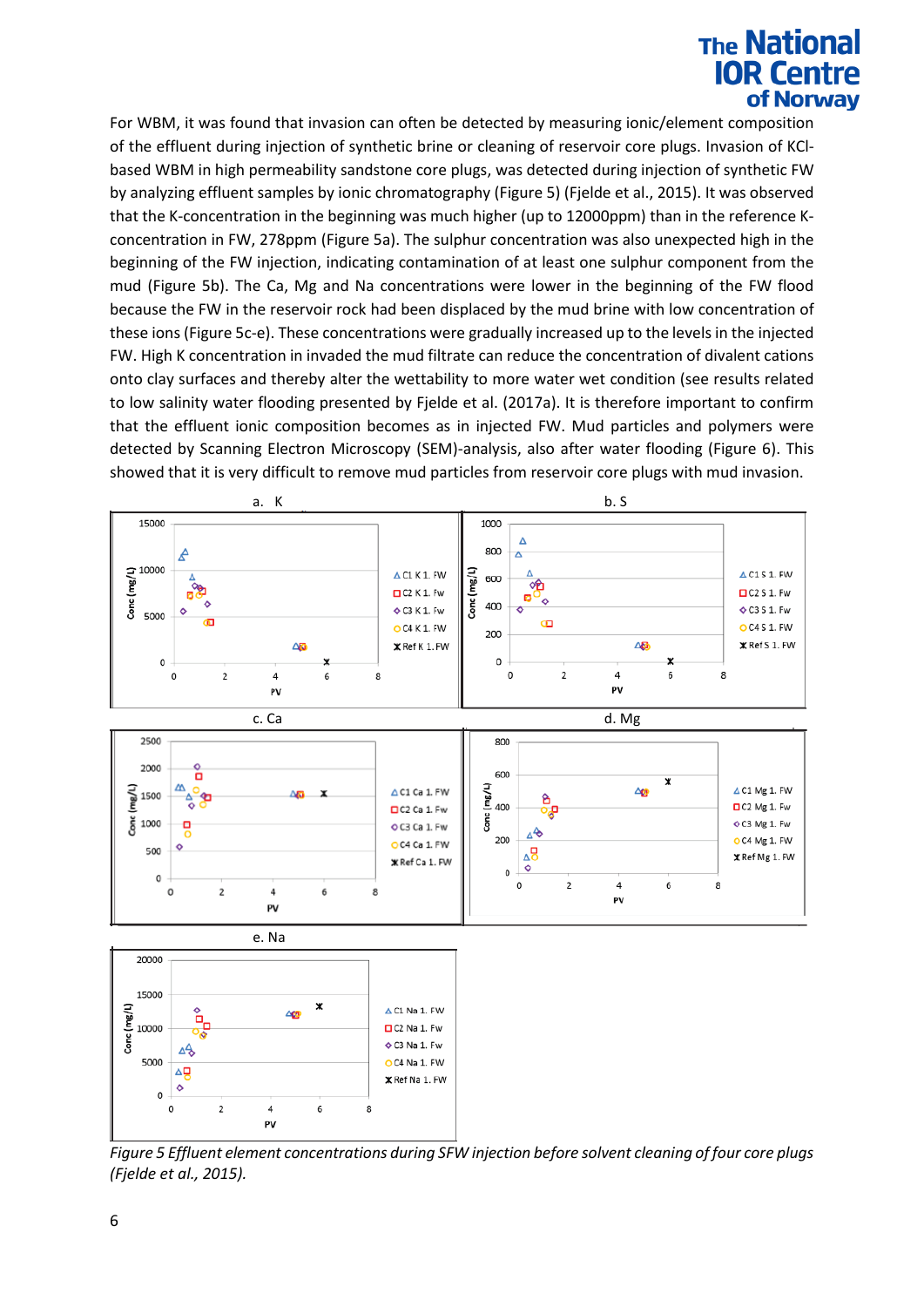

*Figure 6 Detection of mud additives by SEM and EDAX on a core slice after water flooding (Fjelde et al., 2015).*

Polymer flooding experiments were also carried out in sandstone core plugs contaminated by mud filtrate from OBM containing no asphalt products. Core plugs without mud filtrate contamination were used as references (Fjelde, 2022b). Initial water saturation (S<sub>wi</sub>) was first established in all core plugs before aging of core plugs with STO. Mud filtrate was prepared by filtration of mud samples through 3µm filter before it was injected to two of the core plugs. STO was injected in mild cleaning of one mud contaminated core plug. Another contaminated core plug was first cleaned by toluene/methanol cycles (Strong cleaning) before S<sub>wi</sub> was reestablished and core plug aged with STO. As references, two core plugs without mud filtrate exposure were prepared with mild cleaning and strong cleaning, respectively. When the polymer floods were carried out at 60°C, the reference core plugs showed similar differential pressure (dP) profiles [\(Figure 7\)](#page-7-0), independent of the cleaning method. The mud exposed core plug with mild cleaning, gave very high dP from the beginning of the polymer flood. For the exposed core plug with strong cleaning, a gradually increase in dP was observed during the polymer flood. The exposed core plugs gave higher residual oil saturation than the reference core plugs without mud filtrate exposure. After the polymer floods, the permeability of formation water was for the mud contaminated core plugs only 10% of the permeability to noncontaminated core plugs. The results showed that cleaning, both mild cleaning and strong cleaning, was not able to remove the formation damage caused by mud filtrate invasion. It is concluded that use of mud contaminated core-plugs can give too low estimate of the potential for polymer flooding.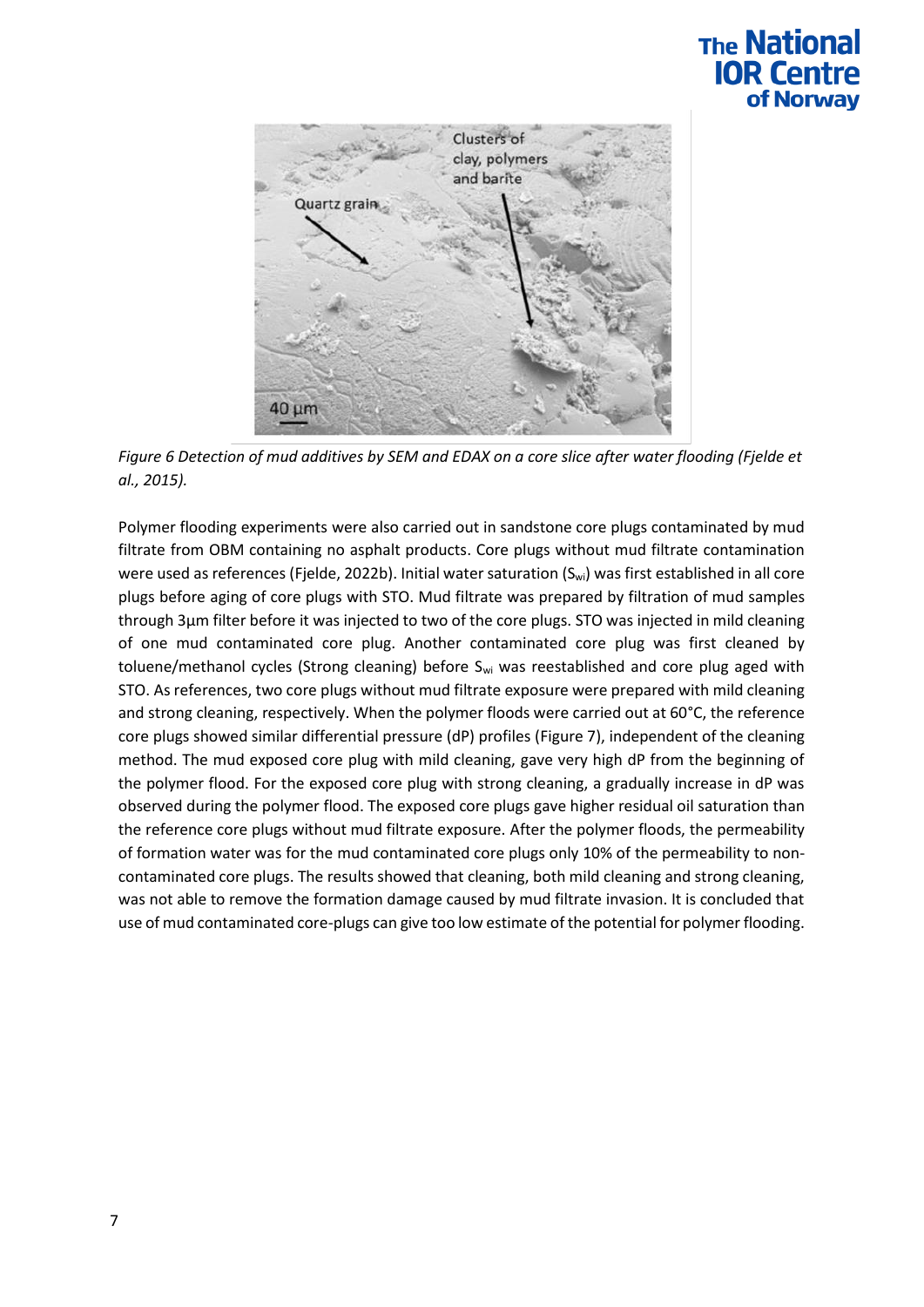

<span id="page-7-0"></span>*Figure 7 Differential pressure (dP) during polymer flooding experiments using core plugs with and without mud filtrate contamination. The core plugs were prepared by either mild cleaning (STO injection) or strong cleaning (toluene/methanol cycles) (Fjelde, 2022b).*

### *Minerals and ions in original reservoir rocks*

Minerals present in the reservoir rock samples should not be removed during preparations of reservoir rocks, because this will change the mineral composition and can thereby affect the established wettability composition. If important ions are removed, they should be reintroduced during the core preparation, e.g. during injection of representative formation water composition.

It has been reported that sulphate was present in rock samples from two chalk reservoirs [\(Figure 8\)](#page-8-0) (Fjelde, 2008). It was first assumed that the sulphate in the reservoir chalk samples was from contamination by sea water. It was therefore decided to remove the sulphate by flooding with a brine without sulphate. Later it was shown that the sulphate was not from contamination by sea water. The sulphur isotopic ratio of sulphate in the global ocean has varied with geological time. The sulphur isotopic ratio of the sulphate in reservoir chalk samples (Field 1 and Field 2) and in produced water samples (Field 2), was found to be in the same range as estimated for the sulphate in the global ocean at the time for sedimentation of the chalk reservoirs [\(Figure 9](#page-8-1) and [Figure 10\)](#page-9-0) (Fjelde, 2019). It was therefore concluded that the sulphate found in the chalk field samples were from the original reservoirs, i.e. the samples were not contaminated by sea water. It was also found that similar amount of sulphate as in the reservoir chalks gave more water-wet reservoir rocks and higher spontaneous imbibition of sea water [\(Figure 11\)](#page-9-1) (Fjelde and Asen, 2015). It was also shown that sulphate in original reservoir chalks was released when desulphated sea water was injected to reservoir chalk [\(Figure 12\)](#page-9-2) (Fjelde, 2018).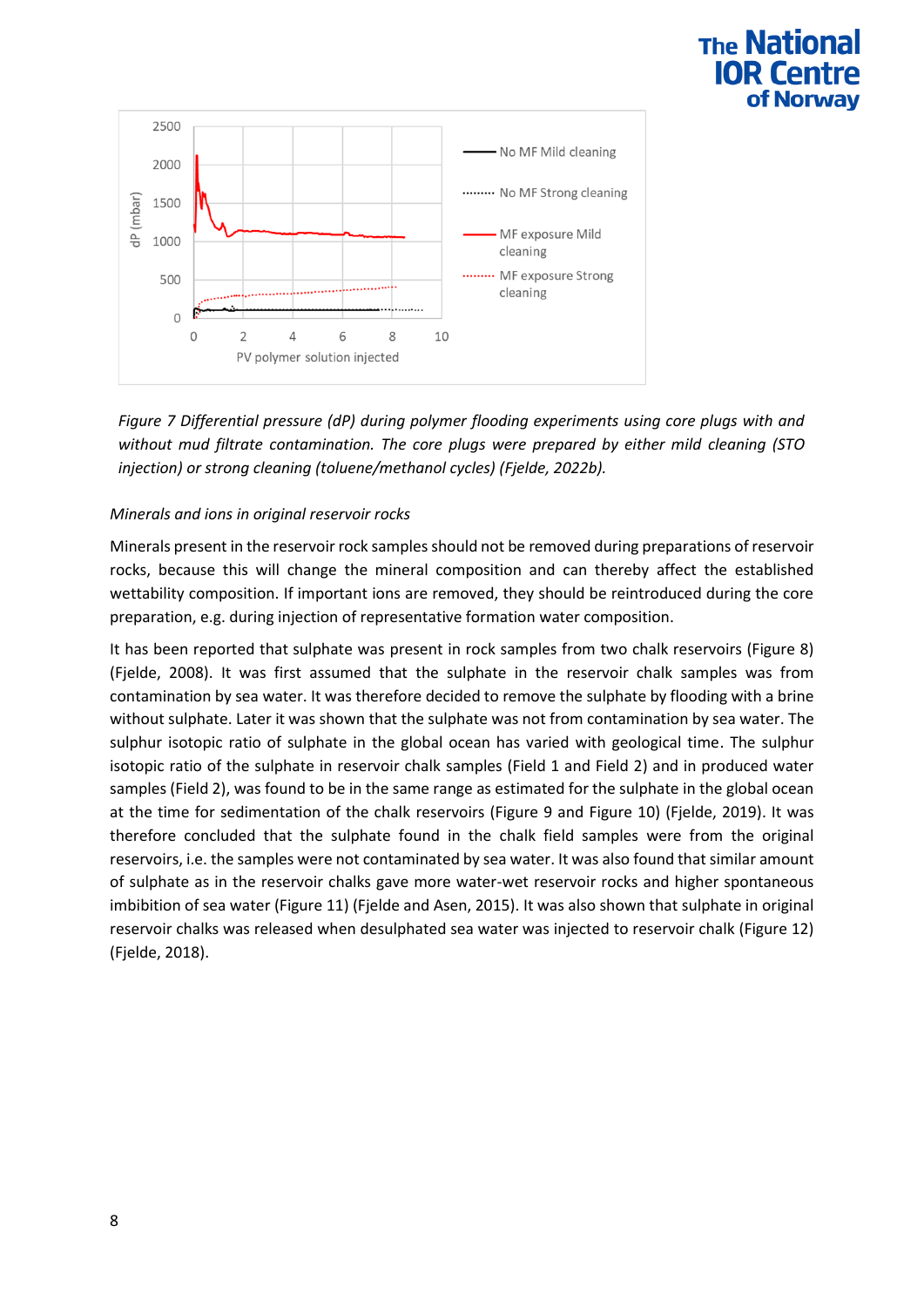

<span id="page-8-0"></span>*Figure 8 Effluent sulphate concentration during injection of synthetic formation water without sulphate to reservoir chalk plugs from two fields (Fjelde, 2008).*



<span id="page-8-1"></span>*Figure 9 Sulphur isotopic ratio (δ<sup>34</sup>S<sub>CDT</sub>) for BaSO<sub>4</sub>-filtercakes precipitated from dissolved Field 1 rock compared to modern sea water samples (Fjelde, 2019).*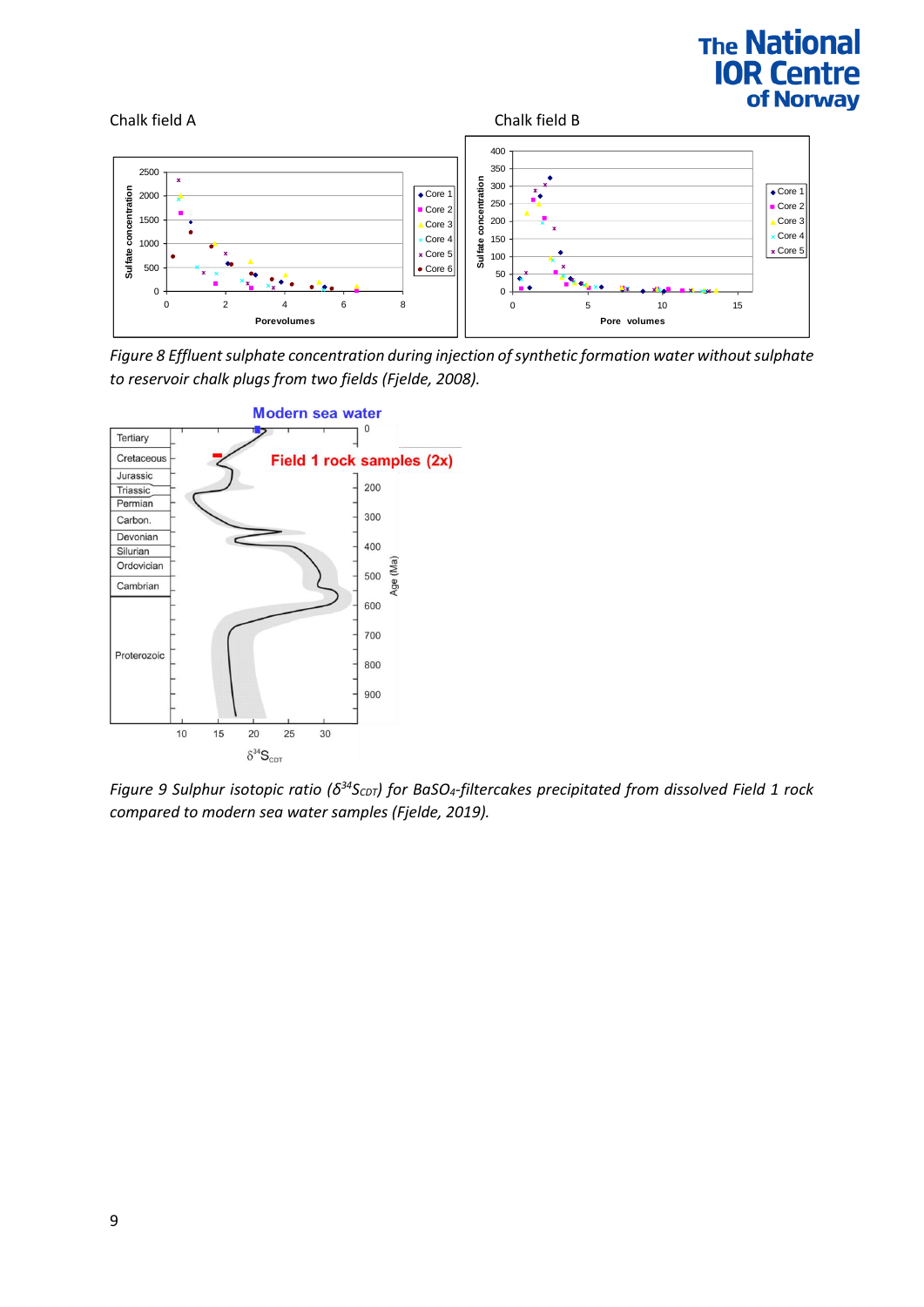

<span id="page-9-0"></span>*Figure 10 Sulphur isotopic ratio (δ <sup>34</sup>SCDT) for BaSO4-filtercakes precipitated from dissolved Field 2 rock and from produced water samples compared to modern sea water samples (Fjelde, 2019).*



<span id="page-9-1"></span>*Figure 11 Oil saturation (So) vs time during spontaneous imbibition of sea water into core plugs prepared by formation water with (50ppm) and without (0ppm) sulphate (Fjelde and Asen, 2015).* 



<span id="page-9-2"></span>*Figure 12 Production of sulphate from reservoir chalk by injecting desulphated sea water (D-SW) (Fjelde, 2018).*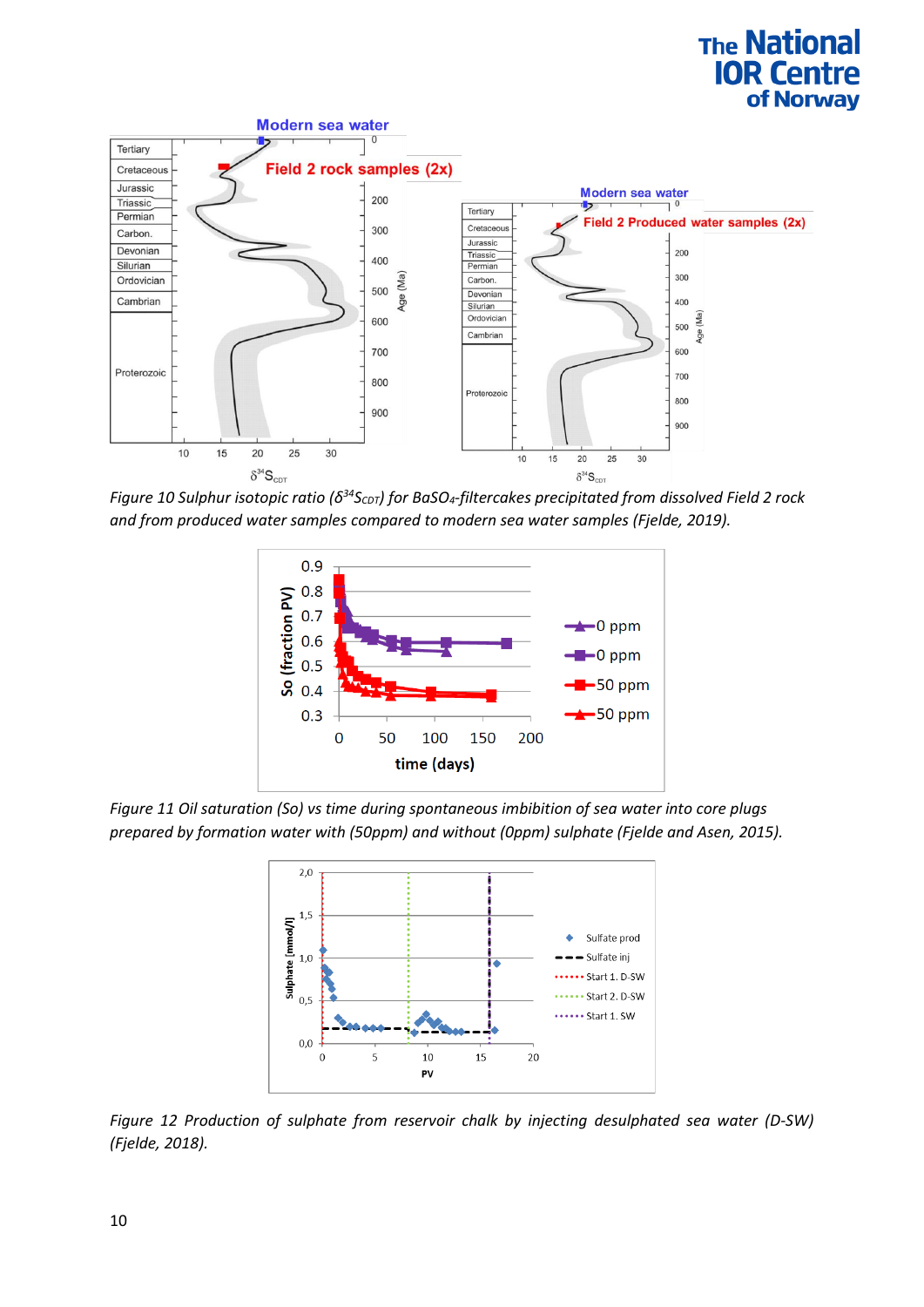### *Oxidation of minerals/rocks*

Oxidation of  $Fe^{2+}$  to  $Fe^{3+}$  in sandstone rocks has been reported to affect established wettability conditions (Rajapaksha et al., 2014). The effects of  $Fe^{2+}$  oxidation and cation bridging by  $Fe^{3+}$  on wettability was therefore studied in the project. It was shown that  $Fe^{2+}$  was oxidized to  $Fe^{3+}$  during storage of FW at aerobic conditions and realistic reservoir temperature. In flotation experiments, low concentration of Fe<sup>3+</sup> was found to alter the wettability of glauconite clay to less water-wet [\(Figure 13\)](#page-10-0) (Fjelde et al., 2017b). Geochemical simulations showed that the change in the concentration of multivalent cations on clay mineral surfaces was negligible and could not explain the wettability alteration. The alteration of the wettability of glauconite by  $Fe<sup>3+</sup>$  to less water-wet was probably due to precipitation of surface-active Fe-oxides/hydroxides on the glauconite surfaces. Combination of experiments with geochemical simulations were found to be useful in the interpretation of different types of experiments.



<span id="page-10-0"></span>*Figure 13 Concentration of oil-wet particles in flotation experiments with Glauconite and STO and two different formation waters (FW1 and FW2) (Fjelde et al., 2017b).*

Rajapaksha et al. (2014) proposed a new restoration method to reduces the Fe<sup>3+</sup> ions to Fe<sup>2+</sup> and remove  $Fe<sup>3+</sup>$  by injecting sodium dithionite, EDTA and sodium bicarbonate. A flotation method was used to study the effects of this chemical package, its components and Fe<sup>3+</sup> ions on the wettability of glauconite, hematite and goethite (Magnussen, 2017). Addition of  $Fe<sup>3+</sup>$  to the brine gave higher concentration of oil-wet glauconite particles. EDTA had surprisingly the same effect on glauconite and increased the concentration of oil-wet particles. Although it reduced the concentration of oil-wet particles for both hematite and goethite. The restoration package had a reducing effect on the concentration of oil-wet particles for glauconite, while the effect of the restoration chemicals was significant for the hematite and goethite samples. Based on the results, it is concluded that the effects of the chemical restoration package and its components on wettability should be evaluated before the chemical package is used in preparation of the reservoir core plugs.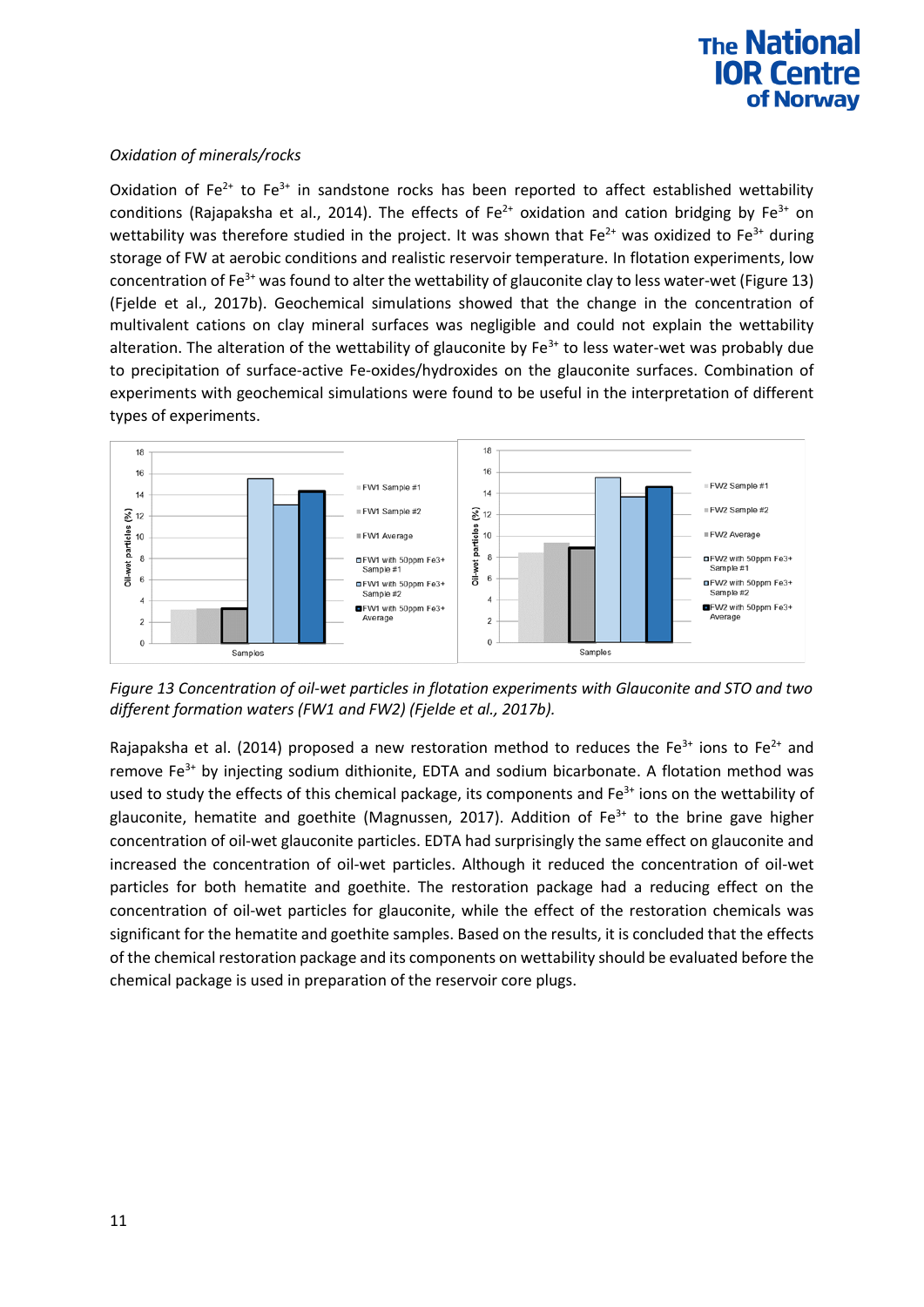

*Figure 14 Concentration of oil-wet glauconite clay particles when exposed to chemical package and its components. CO3 = Sodium bicarbonate, S2O4=sodium dithionite, DW=diluted water (Magnussen, 2017).*

### *Fluid samples*

### Crude oil samples

Crude oil samples to be used in experiments should be free of contaminations. These samples can be analyzed for OBM specific components to determine whether the contamination has taken place. The analytical methods that should be used to detect mud contamination depend on the mud composition e.g. measurement of low IFT between crude oil and a brine can be used to detect emulsifiers from OBM. If contamination of the crude oil sample is detected, it can be analyzed for base-oil concentration by gas chromatography to determine the degree of contamination. Contamination of crude oil samples by OBM will also dilute the samples. Since the base-oil in OBM is often low aromatic, the potential for precipitation of asphaltene will also increase. In addition to dilution of the crude oil, precipitation of asphaltene will also reduce the concentrations of polar oil components. This can give preparation of wrong wettability conditions.

For crude oil samples that have been stored and exposed to oxygen, oxidation can increase the concentration of polar oil components, e.g. acidic components. This will increase the Total Acid Number (TAN) and reduce the IFT between the crude oil and a brine. Crude oil samples with high TAN and low IFT should not be used without further analyses to confirm that the crude oil sample is not oxidized. In the project, crude oil samples taken before and after steady-state relative permeability experiments without any actions to remove oxygen, were found to have TAN in the same range, i.e. the crude oil was not oxidized during the experiment.

Most of the components in WBMs have very low solubility in crude oils, but the risk for contamination of crude oil samples by components from WBM should evaluated based on the WBM composition.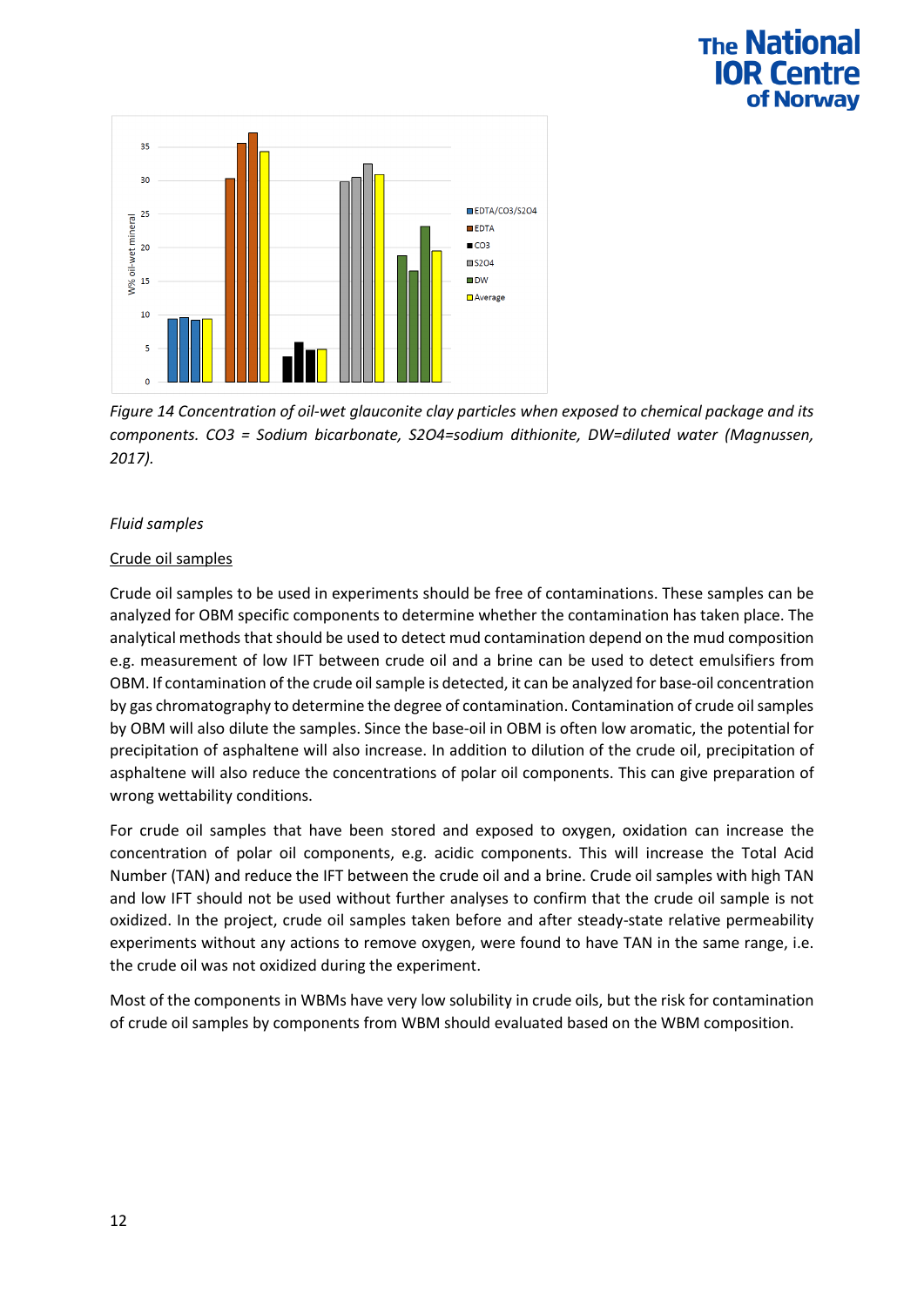

### Selection of formation water composition

Accurate FW composition is critical for selection of oil production method and strategy. FW compositions are often derived from analysis of water sample taken during drilling operation. It is important to determine whether these samples are contaminated by mud. The analytical methods to detect contaminations are mud specific. The change in temperature, pressure and gas loss during sampling and transportation could also lead to precipitation of some components from the sampled formation water. In addition, there could be errors in the procedure and or method for the analysis of the collected samples. A procedure for obtaining a more representative FW composition has therefore been established.

### Correction for mud contamination

It is common practice to use tracers (e.g. SCN) in the drilling mud that are usually not found in FW. The tracer should be non-reactive and not retained in the reservoir rock during invasion of the mud. The following methods can be employed in effecting a correction for the mud contamination:

*Linear Regression method*: A known concentration of the tracer is added to the mud system. The concentration of the tracer in the sampled water is then used to estimate the mixing ratio between mud brine and the original FW. The derived mixing ratio is used to make corrections for all the constituents of the sampled water to arrive at the composition of the original FW. This procedure is assuming that the mud brine was not reactive with the formation. Possible reactions include: Dissolution of rock components by mud brine, precipitation of new mineral phases that are formed upon mixing of mud brine with the original FW and ion-exchange between the mud brine and the reservoir rock. These reactions would create water phases that are not representative of the original FW. However, the assumption of non-reactive mud brine is valid in cases of clean reservoir sands and non-precipitable components in the mud brine.

*Reactive Transport modelling*: In situations where the reactivity of the mud brine when in contact with the formation (rock and formation water) cannot be neglected, reactive transport modelling can be employed to identify the original FW (McCartney et al.,2018). The aim is to simulate the mud invasion process and the associated reactions that may have taken place. Input into the simulators are the mineral phases in the rock, cation exchange capacity of the rock, mud brine composition and an assumed FW composition. The predicted mix of the mud brine can then be compared with the water sample to check the validity of the inputted FW sample. The modelling can be performed with any simulator capable of reactive transport modelling e.g. IORSIM.

#### Charge balance

It is very important to check for charge balance in the composition of the brine obtained after analysis. A large imbalance in the brine is an indication that errors in the analysis of the sampled FW are significant. Minor imbalance in the given composition can be corrected with the chlorine concentration since in most FW compositions, the chloride ion constitutes the largest mass (Hanor, 1994).

#### Solubility at room temperature and reservoir/test temperature

The change in temperature, pressure and loss of gas phase during sampling may lead to precipitation of some phases out of solution. On the other hand, prepared brine sample at room conditions, may lose some components at the test temperature and pressure due to precipitation. Simulations of the saturation state at all operating conditions should be performed to identify the mineral phases that can potentially precipitate out of solution. Corrections to the analyzed FW sample composition can be made if simulations suggest that the sampled brine is supersaturated at any point during the sampling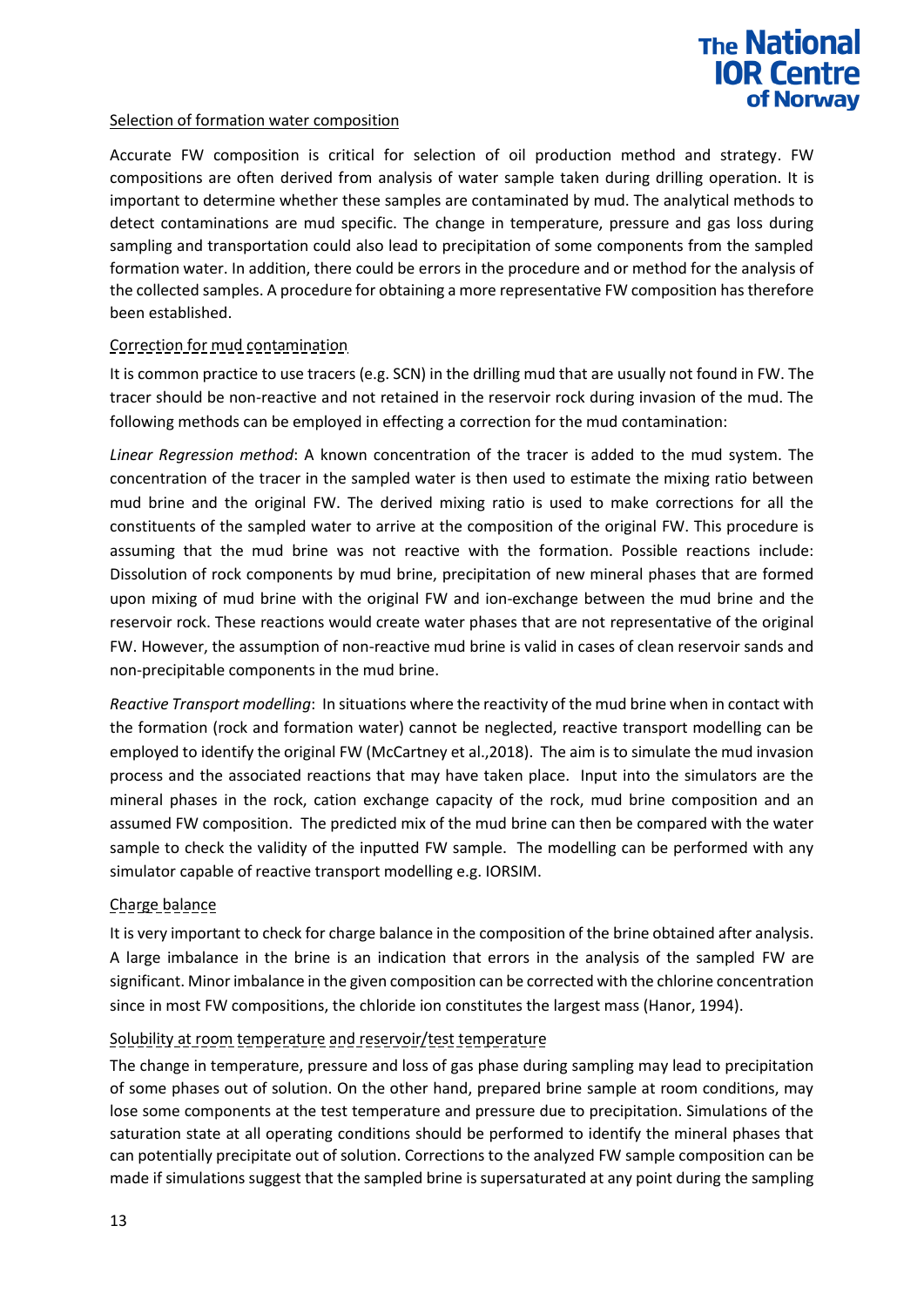

process. Typical minerals that can precipitate out of FW include barite and calcite (Ramstad et al., 2017).

### Equilibrium with Rock Mineral Phases

The relative proportions of ions in FW are in many cases controlled by the equilibrium between the mineral phases and the brine (Houston et al, 2011). The correct formation composition can be obtained from such equilibrium simulations if appropriate constraints of the reactions are known. These constraints include charge balance (determined mainly by the chloride concentration), the pH of the brine temperature, the fugacity of  $CO<sub>2</sub>$  and the mineral assemblage present (Hanor, 1994). These constraints are often problematic to determine and may vary in the formation and over time. However, useful information about the brine composition can be obtained from such simulations.

#### Identification of Trends

The FW in a basin tend to follow trends based on their mode of origin. Comparison of the given FW with composition from other FW databases (Warren and Smalley, 1994) is very useful in identifying such trends and then predicting the composition of ions that might not be analyzed correctly or are affected my contamination or precipitation.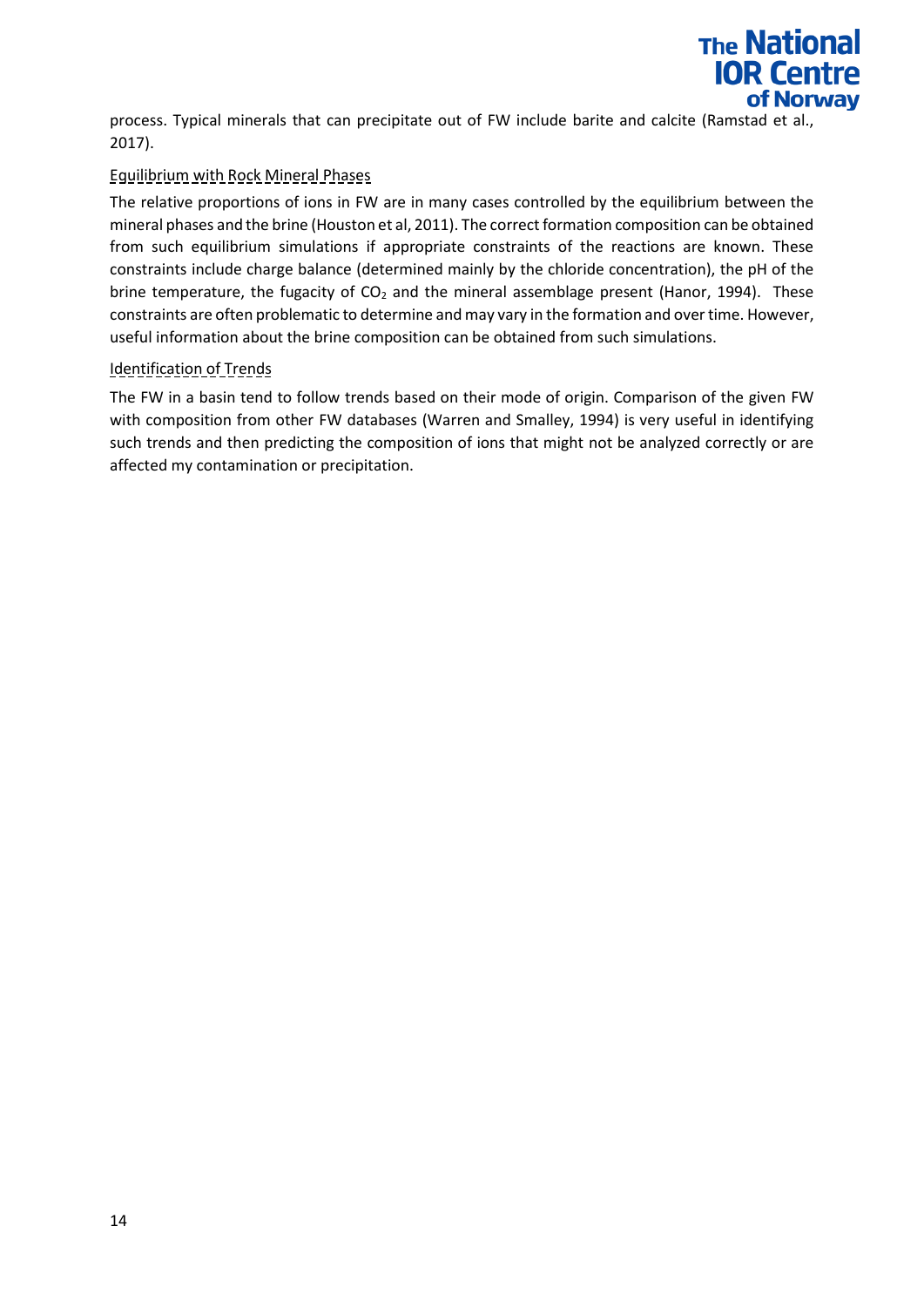

### **4. Conclusions**

The main conclusions from the project are:

Before the main preparation of reservoir core plugs is started, it should always be determined whether the rock is contaminated by mud invasion/coring fluid. The analytical methods to be used for detection of mud invasion depend on the mud composition. The composition of the mud should therefore be known before the work is started.

If invasion of mud is detected, mud components that may affect wettability and permeability and thereby the fluid flow properties, should be removed by core cleaning. The solvents to be used in the cleaning will depend on the mud composition. It should be confirmed that these mud components are removed after the cleaning. The methods to confirm the removal of contaminations depend on the mud composition. If contamination is not removed, the core plugs should ideally not be used for wettability, SCAL and EOR studies.

If contaminated reservoir core plugs have to be used, the core plugs with the lowest contamination should be used for the most important experiments. The degree of mud invasion can be determined by analyzing core plugs for the volume of mud filtrate in the core plugs. The mud filtrate volume in the core plugs can be estimated from effluent profile for mud components during cleaning, e.g. ions like potassium in WBM and base-oil in OBM.

Important minerals should not be removed from the original reservoir rock during cleaning because this can affect the established wettability conditions. Important ions that are removed from mineral surfaces during cleaning should be restored by injecting representative formation water composition.

Oxidation of iron-minerals inside reservoir rocks can be affect the established wettability. Chemical packages used for restoration of these reservoir rock samples should not itself alter the wettability of the rock.

It should always be verified that the crude oil samples are not contaminated by mud because adsorption of mud components and dilution of polar crude oil components can affect the established wettability. It is also important to control that the crude oil sample is not oxidized.

Selection of representative formation water composition is critical for the established wettatility conditions. It should always be determined whether formation water samples are contaminated by mud. The analytical methods to be used are mud specific.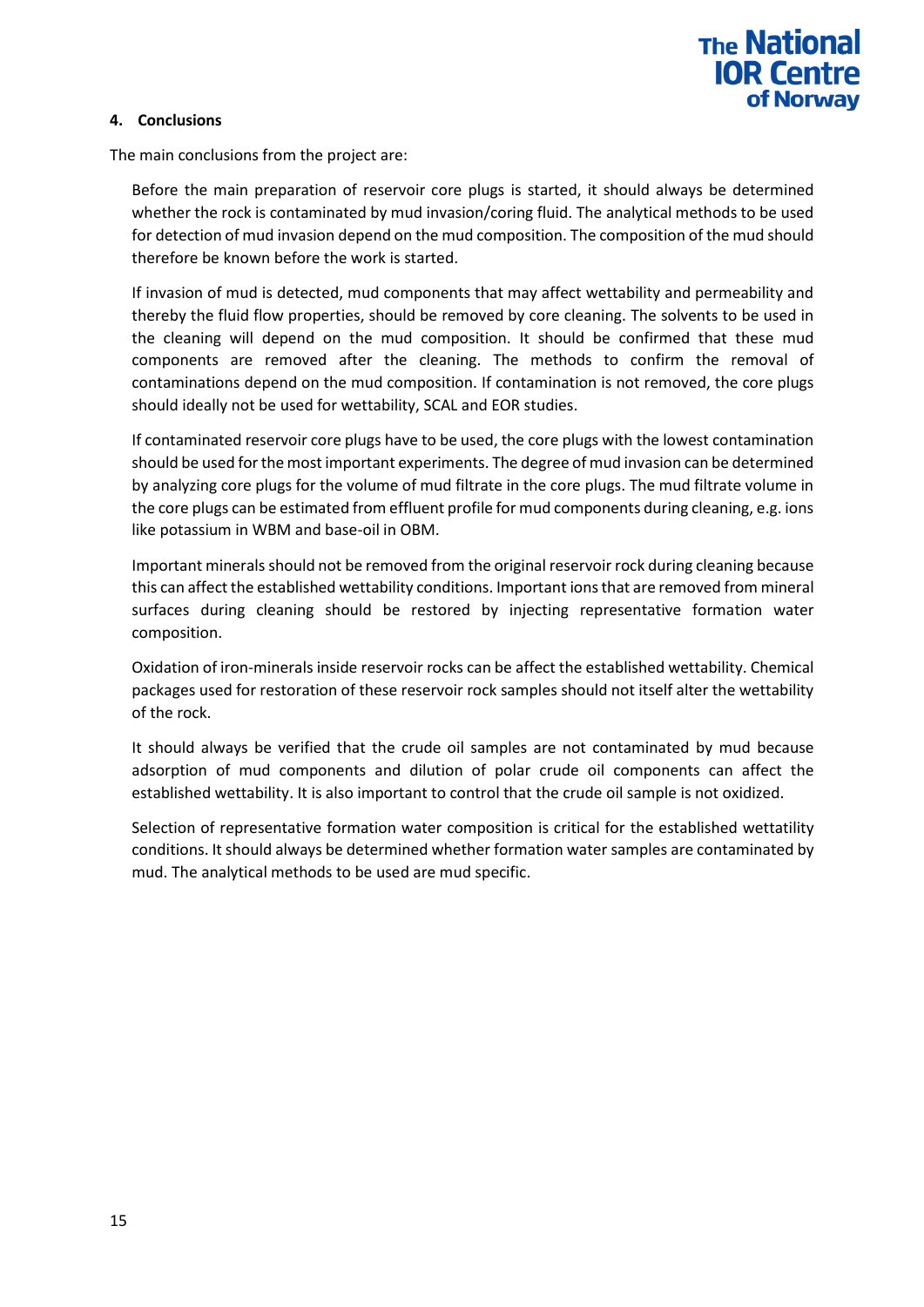### **5. Future work/plans**

The following publications will be finished in the beginning of next year:

Fjelde, I. 2022a. Effect of mud exposure of sandstone rocks on spontaneous imbibition of brine.

Fjelde, I. 2022b. Effect of mud exposure of sandstone rocks on polymer flooding.

### **6. Dissemination of results**

Publications from the project is given in the reference list below.

The methods for detection of contaminations in reservoir rocks, crude oil samples and formation water samples are proposed for new projects at NORCE.

### **7. References**

- Fjelde, I. 2008. Sulfate in rock samples from carbonate reservoirs. SCA2008-19. International Symposium of the Society of Core Analysts, Abu Dhabi, UAE. October 29 - 2 November, 2008.
- Fjelde, I. 2018. Sulphate in Original Reservoir Chalk Rocks: Release of Sulphate By Desulphated Sea Water And Effects On Wettability. SPE-190844-MS. SPE Europec featured at 80<sup>th</sup> EAGE Annual Conference & Exhibition, Copenhagen, Denmark, 11-14 June 2018.
- Fjelde, I. 2019. Determination of Sulphur Isotopic Ratio to Identify the Source for Sulphate in Reservoir Chalks and Formation Water. 20<sup>th</sup> European Symposium on Improved Oil Recovery (IOR 2019), Pau, France, 8-11 April 2019.
- Fjelde, I. 2022a. Effect of mud exposure of sandstone rocks on spontaneous imbibition of brine.
- Fjelde, I. 2022b. Effect of mud exposure of sandstone rocks on polymer flooding.
- Fjelde, I. and Asen, S.M. 2015. Effect of Initial Sulfate in Reservoir Chalks on the Spontaneous Imbibition of Sea Water. 18th European Symposium on Improved Oil Recovery, Dresden, Germany, 14-16 April 2015.
- Fjelde, I., Omekeh, A.O. and Minde, M.W. 2015. Removal of Mud Components from Reservoir Sandstone Rocks. SCA2015-016. Intern. Symp. Society Core Analysts, St. John's, Canada.
- Fjelde, I., Omekeh, A.V., and Haugen, P.E. 2017b. Effect of Ferrous Ion on Wettability: Oxidation and Cation Bridging. SPE Europec at the 79<sup>th</sup> EAGE Annual Conf. & Exhib., Paris, France, 12-15 June.
- Fjelde, I., Omekeh, A.V., Haugen, P.E. 2017a. Screening of the Potential for Different Injection Water Compositions to Alter Wettability to More Water-Wet. SPE-184918-MS. SPE Latin America and Caribbean Mature Fields Symposium, Salvador, Bahia, Brazil, 15-16 March.
- Hanor, J. 1994. Origin of saline fluids in sedimentary basins. *Geological Society Special Publication*, **78**: 151-74.
- Houston, S., Smalley, C., Laycock, A and Yardley, B.W. D. 2011. The relative importance of buffering and brine inputs in controlling the abundance of Na and Ca in sedimentary formation waters, *Marine and Petroleum Geology*, **28**: 1242-51.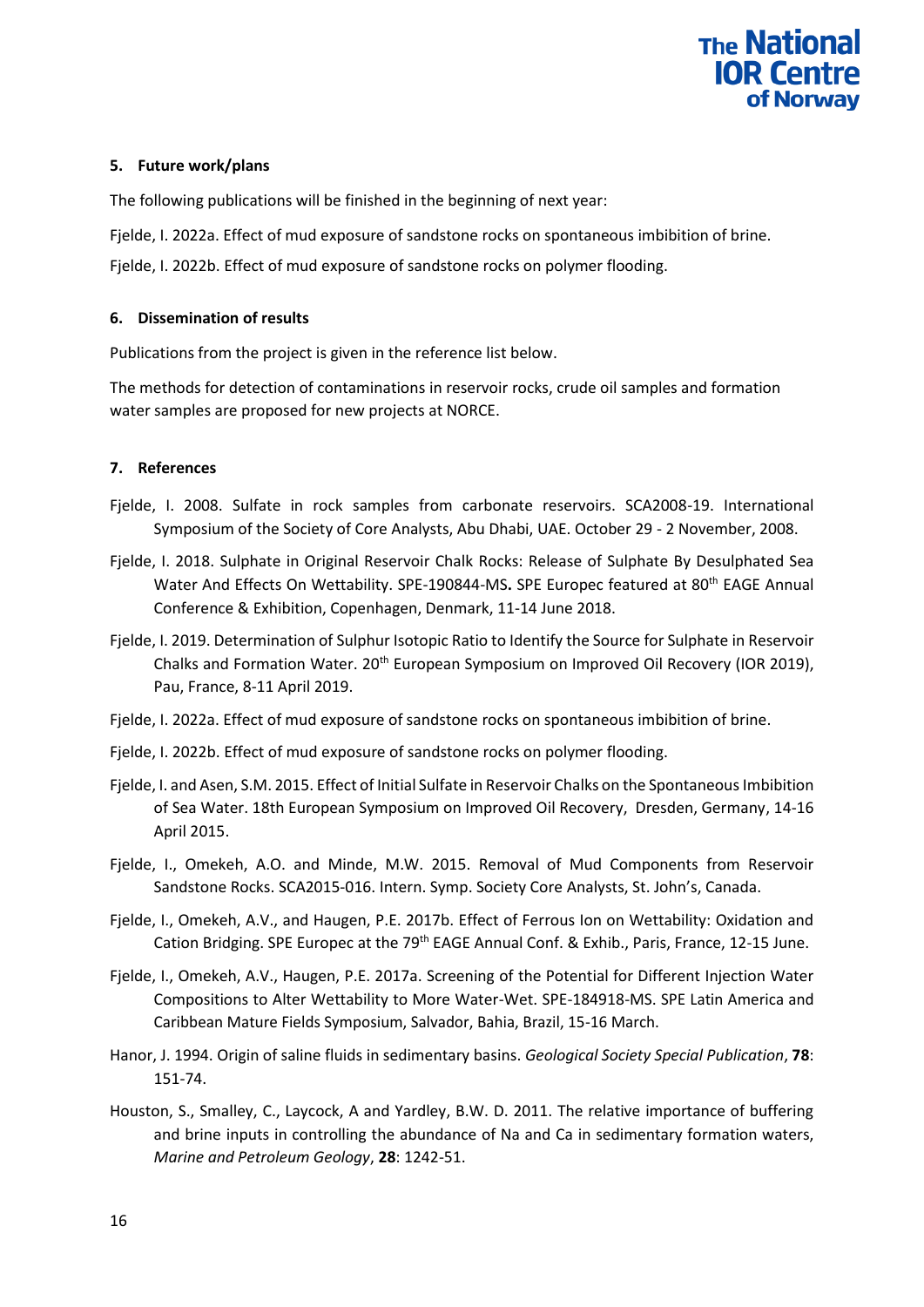

- Magnussen, T. 2017. The effect of redox reactions and EDTA chelation on glauconite, hematite and goethite: A flotation study. MSc thesis, University of Stavanger.
- McCartney, R. A., Hatscher, S., T. and Droppert V.S. 2018. Correcting for mud filtrate contamination of water samples for scale management planning: A case study from the Nova Field, Norwegian North Sea. SPE 190746-MS. SPE International Oilfield Scale Conference and Exhibition, Aberdeen, Scotland, UK, June 2018
- Rajapaksha, S., Britton, C., McNeil, R. I., Kim, D. H., Unomah, M., Kulawardana, E., . . . Pope, G. A. 2014. Restoration of Reservoir Cores to Reservoir Condition before Chemical Flooding Tests*.* SPE Improved Oil Recovery Symposium, Tulsa, Oklahoma, USA, April 2014.
- Ramstad, K., McCartney, R., Aarrestad, H. D., Lien, S.K., Sæther, Ø. and Johnsen, R. I. 2017. The Johan Sverdrup Field: Origin of Sulfate-Rich Formation Water and Impact on Scale-Management Strategy. SPE 179895-PA. *SPE Prod & Oper* 32 (01): 73–85.
- Warren, E.A., Smalley, P.C. (Editors). 1994. *North Sea Formation Waters Atlas*. Geological Society of London Memoir 15.

### Other publications, including publications in cooperation with PhD-study "*Wettability estimation by oil adsorption"*:

- Erzuah, S. 2019. Wettability estimation by oil adsorption, PhD-thesis, University of Stavanger.
- Erzuah, S., Fjelde, I. and Omekeh, A.V. 2017. Wettability Characterization Using the Flotation Technique Coupled with Geochemical Simulation. EAGE. IOR, Stavanger, 24-27 April 2017.
- Erzuah, S., Fjelde, I. and Omekeh, A.V. 2017. Wettability Estimation by Surface Complexation. SPE-185767-MS. SPE Europec at the 79<sup>th</sup> EAGE Annual Conf. & Exhib., Paris, France, 12-15 June 2017.
- Erzuah, S., Fjelde, I. and Omekeh, A.V. 2018. Quartz-Crystal Microbalance with Dissipation (QCM-D) as a New Wettability Characterization Tool: Its Challenges and How They Were Dissolved. Solid Liquid Interfaces: Challenging Molecular Aspects of Industrial Application (SLIMAIA). IFP Energies Nouvelles, Ruell-Malmaison, France, 27-29 March 2018.
- Erzuah, S., Fjelde, I. and Omekeh, A.V. 2018. Wettability Estimation by Oil Adsorption Using Quartz Crystal Microbalance and Dissipation (QCM-D). SPE-190882-MS. SPE Europe featured at 80<sup>th</sup> EAGE Annual Conf. and Exhib., Copenhagen, Denmark, 11-14 June.
- Erzuah, S., Fjelde, I. and Omekeh, A.V. 2019. Wettability Estimation by Surface Complexation. SPE-185767-MS. SPE Reservoir Evaluation & Engineering **22** (02): 509-519 (2019).
- Erzuah, S., Fjelde, I., and Omekeh, A.V. 2018. Challenges Associated with Quartz Crystal Microbalance with Dissipation (QCM-D) as a Wettability Screening Tool. Oil & Gas Science and Technology – Rev. IFP Energis Nouvelles 73 (58).
- Erzuah, S., Fjelde, I., and Omekeh, A.V. 2018. Reservoir Rock Wettability Characterization via Surface Complexation Modelling (SCM). 13th International Symposium on Reservoir Wettability and its Effects on Oil Recovery. Texas at Austin, USA, 8-9 May 2018.